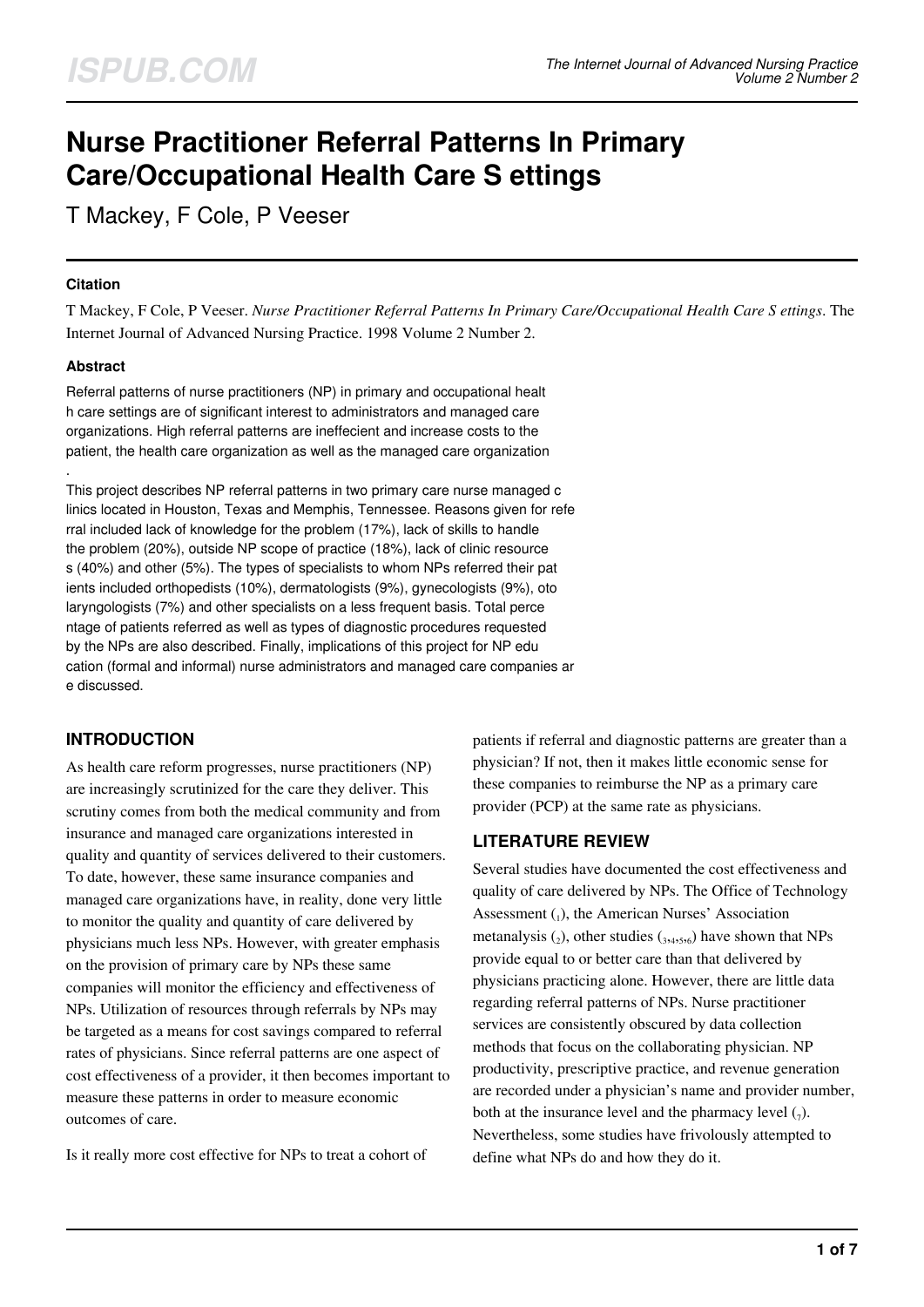Record and Schweitzer  $\binom{8}{8}$  reported that NPs can manage 80% of adult and 90% of pediatric primary care currently delivered by physicians. A most recent study by Nurse Practitioners Education Associates (7) surveyed 776 NPs from across the United States regarding their practices. Results in this study showed that 17% of the nurse practitioners studied did not consult with a physician on any patient, 47% consult on 10-20% of patient encounters, 25% consult on 5-10%, and 11% consult on less than 5% of all encounters. In this particular sample 70% were practicing in an ambulatory setting and 78.7% were either family or adult nurse practitioners. Though this study seems to be a retrospective study based on NP estimations of referral patterns it provides insight into these referral/consultation patterns.

Hooker and McCaig  $\binom{1}{9}$  looked at the extent to which physician assistants and/or NPs were a source of health care delivery in emergency departments in the United States. They indicated that physician assistants and NPs are involved in care for almost 4% of all emergency visits nationally and manage a wider range of conditions than has been previously reported. To their dismay, they were unable to locate any study that identified the range of emergency services that could be provided by NPs.

## **PROJECT PURPOSE**

The purpose of this study was to describe NP referral patterns in two primary care practices which also provide occupational health care. Specifically, this study was intended to discover reasons why NPs refer patients; the types of specialists to whom they most frequently refer; the types of diagnostic procedures requested; and the percentage of patients referred to specialists.

# **SETTING**

This study was conducted at two academic nurse practitioner managed clinics in large metropolitan areas. Both clinics are directed by doctorally prepared NPs who are professors of clinical nursing in their respective schools.

# **UNIVERSITY OF TENNESSEE-MEMPHIS**

University Health Services (UHS) is a primary care clinic in the center of the University of Tennessee, Memphis campus. The clinic provides services to students at on campus (82% of the clinic's patients), as well as University employees (16% of the clinic's patients), neighboring colleges and schools, and the general community (2% of the clinic's patients). A general range of primary care services are

provided with the top five most requested reasons for contact being: gynecological exams, healthy male exams, family planning, upper respiratory tract infections, and sinusitis.

Along with the clinic director, UHS is staffed by one fulltime and two part-time NPs and a .25 full-time equivalent (FTE) family practice physician. A senior phlebotomist, a data entry clerk, an administrative services assistant and an occupational health coordinator complete the staff of the clinic. Last year UHS had 1,814 patient encounters. Nineteen percent (19%) of the encounters were seen by the physician and 81% by the NPs.

UHS is located in the center of campus in a building housing a dormitory and administrative offices. The clinic occupies one floor with 8 examining and consultation rooms, a lab, a large waiting room with a self-care area, a conference room, and 5 offices.

## **UNIVERSITY OF TEXAS HEALTH SERVICES**

Since February, 1991, The University of Texas Houston Health Services (UTHS) has provided primary health care services to The University of Texas Houston Health Science Center students and employees as well as private patients and corporations throughout the greater Houston community. Students and employees make up 50% of patients served and private patients the other 50%. Private patients access UTHS via contracts and agreements for service with community businesses, fee for service, and managed care contracts. Many of these private patients are employed by companies which contract with UTHS to deliver occupational health care. UTHS currently has some 24 contracts/service agreements with outside organizations. Last year UTHS had over 14,500 patient encounters for the usual problems encountered in a primary care setting.  $\binom{10}{10}$ .

The UTHS is staffed by a full-time family nurse practitioner director along with an additional 2 full-time family nurse practitioners. Physician back-up for the NPs is contracted through the School of Public Health. The physician visits the clinic two half days per week (.20 FTE) and is board certified as a pulmonologist, internist and occupational health specialist. He also manages a caseload of his own patients which accounted for 4% of all patients seen at the clinic in fiscal year 1996. The NPs provided care to the other 96% of the patients. The UTHS is located in The University's administration building on the edge of campus. The 4,000 sq. ft. clinic has a large waiting room, receptionist area, and 10 examination/treatment rooms.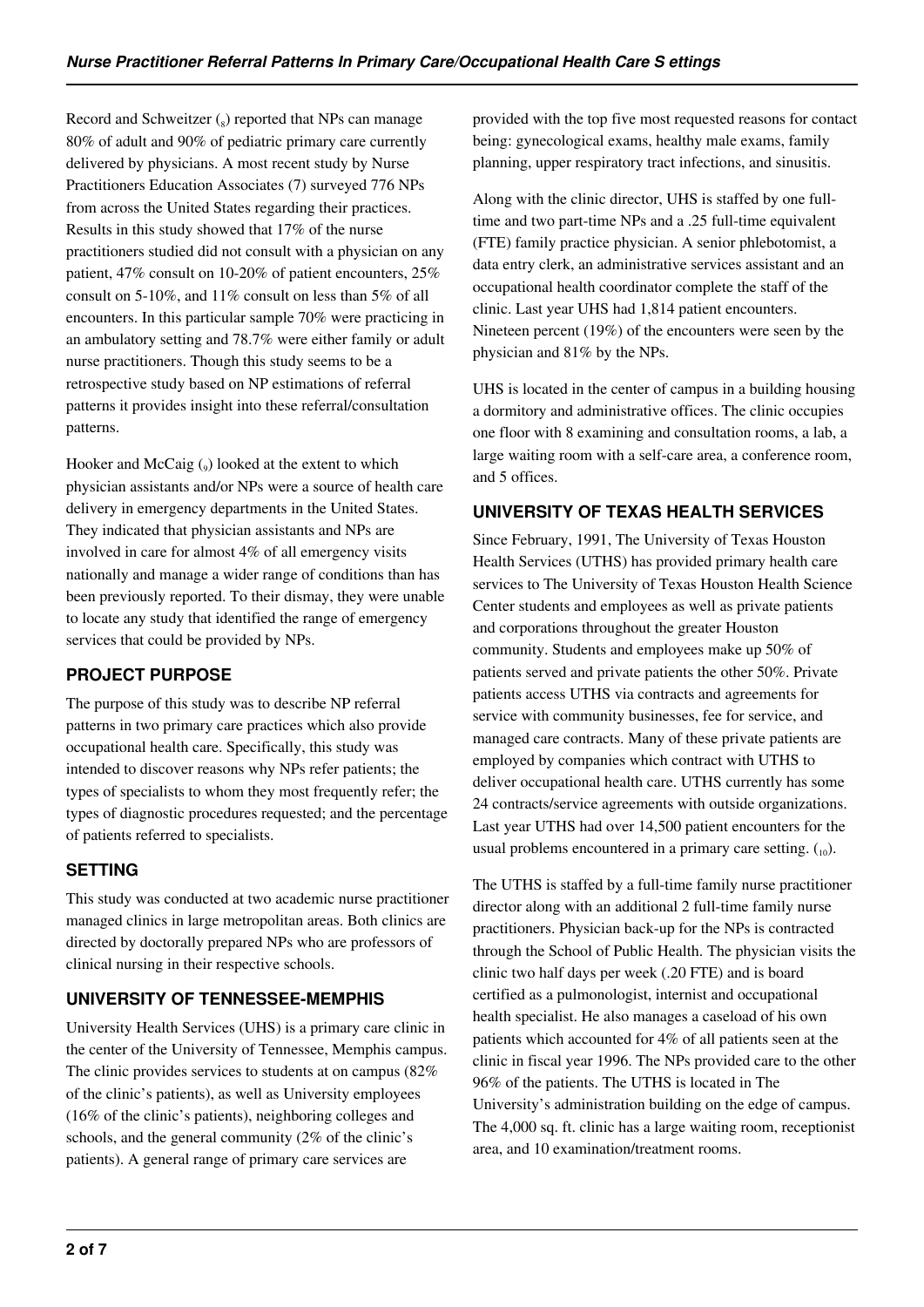## **PROCEDURE**

Data for this study were simultaneously collected in the two sites during the months of January through March, 1997. All patients who received referrals by NP's during these months were counted in this quality assessment project. A form was developed by the two sites after an initial discussion of content and a subsequent pilot study (Figure A).

**I INTVERSITY HEALTH SERVICES** 

#### **Figure 1**

Figure A: Patient Referral Data Collection

|                                               | UNIVERSITY OF TENNESSEE, MEMPHIS<br>AND                                                                                                                    |
|-----------------------------------------------|------------------------------------------------------------------------------------------------------------------------------------------------------------|
|                                               | UNIVERSITY OF TEXAS HEALTH SERVICES                                                                                                                        |
| DIAGNOSIS (ICD 9#)                            |                                                                                                                                                            |
|                                               | Reason for Referral/Consultation: (check all that apply)                                                                                                   |
| 1. Lack of NP knowledge for this problem      |                                                                                                                                                            |
| 2. Lack of NP skills for this problem         |                                                                                                                                                            |
| 3. _____ Out of NP scope of practice          |                                                                                                                                                            |
| 4. Lack of clinic resources for this problem  |                                                                                                                                                            |
| 5. Other (describe)                           |                                                                                                                                                            |
| Specialist care: (check all that apply)       |                                                                                                                                                            |
|                                               | 6. Allergy<br>7. ENT<br>7. ENT<br>7. ENT<br>8. Endocrine 14. Othopedics<br>9. Demn 15. Othopedics<br>10. GI 16. Othopedics<br>11. The 17. Other (describe) |
|                                               |                                                                                                                                                            |
|                                               |                                                                                                                                                            |
|                                               |                                                                                                                                                            |
|                                               |                                                                                                                                                            |
|                                               |                                                                                                                                                            |
| X-rays: (check all that apply)                |                                                                                                                                                            |
| 18. Chest X-ray                               |                                                                                                                                                            |
| 19. Extremity X-ray                           |                                                                                                                                                            |
| 20. Back/Spine X-ray                          |                                                                                                                                                            |
| 21. Other X-ray (give type)                   |                                                                                                                                                            |
| Counseling: (check all that apply)            |                                                                                                                                                            |
| 22. Mental Health                             |                                                                                                                                                            |
| 23. Fitness                                   |                                                                                                                                                            |
| 24._____Nutrition                             |                                                                                                                                                            |
| 25. Other (describe)                          |                                                                                                                                                            |
| Hospital Referrals:                           |                                                                                                                                                            |
| 26.______Admission                            |                                                                                                                                                            |
| 27. Emergency Room                            |                                                                                                                                                            |
| Diagnostic Procedures: (check all that apply) |                                                                                                                                                            |
| 28. MRI                                       |                                                                                                                                                            |
|                                               |                                                                                                                                                            |
| 32. Ultrasound 33. Colposcopy                 |                                                                                                                                                            |
| 34. Endoscopy 35. Biopsy                      |                                                                                                                                                            |
| 36. Nuclear Medicine                          |                                                                                                                                                            |
| 37. ______ Other (describe)                   |                                                                                                                                                            |

The NP completed the form at the time of visit for every patient who was referred to an internal (i.e. in-house physician support) or external provider (i.e. physician specialist, counseling) or service (i.e. radiology or imaging services, physical therapy). Dental referrals were not captured as part of this study. The NP initiated the form only if a patient was referred. On the form she/he indicated the diagnosis, the reason for referral/consultation, the specialist to whom he/she was referring, type of x-ray, counseling or diagnostic procedure requested, and/or if a hospital referral were being made. The form was best completed by the NP rather than a central person because complete information could not always be determined from reading the chart. Forms were collected by one NP contact in each clinic and forwarded to the research statistician at the end of each month.

The development of the form created an interesting debate among the NPs at the two sites. The reason for referral is often a judgment call on the part of the NP and it also reflects the standards of care as well as the resources of each clinic. In this case, clinic resources and protocols were only somewhat different for each site. Consequently, it was felt that clinic resources and protocols did not significantly affect differences in referral patterns.

## **RESULTS**

Over the three month period the two sites had 2,946 total encounters and a total of 190 referrals were made by the NPs in the two sites for a referral rate of 6.45%. UTHS referred 126 of the 2,039 patients (6.17% referral rate) seen in clinic for 84 different types of conditions. UHS referred 63 of 907 patients (7.05% referral rate) seen in clinic for 45 different types of conditions (Table 1). Patients for whom referrals were made were diagnosed by the NPs with a variety of conditions involving most of the major body systems. Because patient diagnoses were diverse, they were tabulated according to the International Classification of Diseases ninth revision (ICD9). This classification includes 17 major categories of diagnoses and the supplemental classification of factors influencing health status and contact with health services or V codes. Specific diagnoses codes grouped according to the 17 categories are shown in Table 1. The diagnostic category with the highest frequency at UTHS was Injury and Poisoning and included diagnoses of fractures  $(n=3)$ , torn cartilage  $(n=1)$ , sprains and strains  $(n=7)$ , scalp laceration  $(n=1)$  and contusions  $(n=4)$ . At UHS the most frequent category was Symptoms, Signs, and Ill-define Conditions. This category includes diagnoses of insomnia  $(n=1)$ , rash  $(n=1)$ , weight gain  $(n=1)$ , headache  $(n=3)$ , palpitations (n=1), cough (n=1), chest pain (n=1), abdominal pain (n=5), abnormal chest film (n=1), and abnormal pap smear  $(n=2)$ .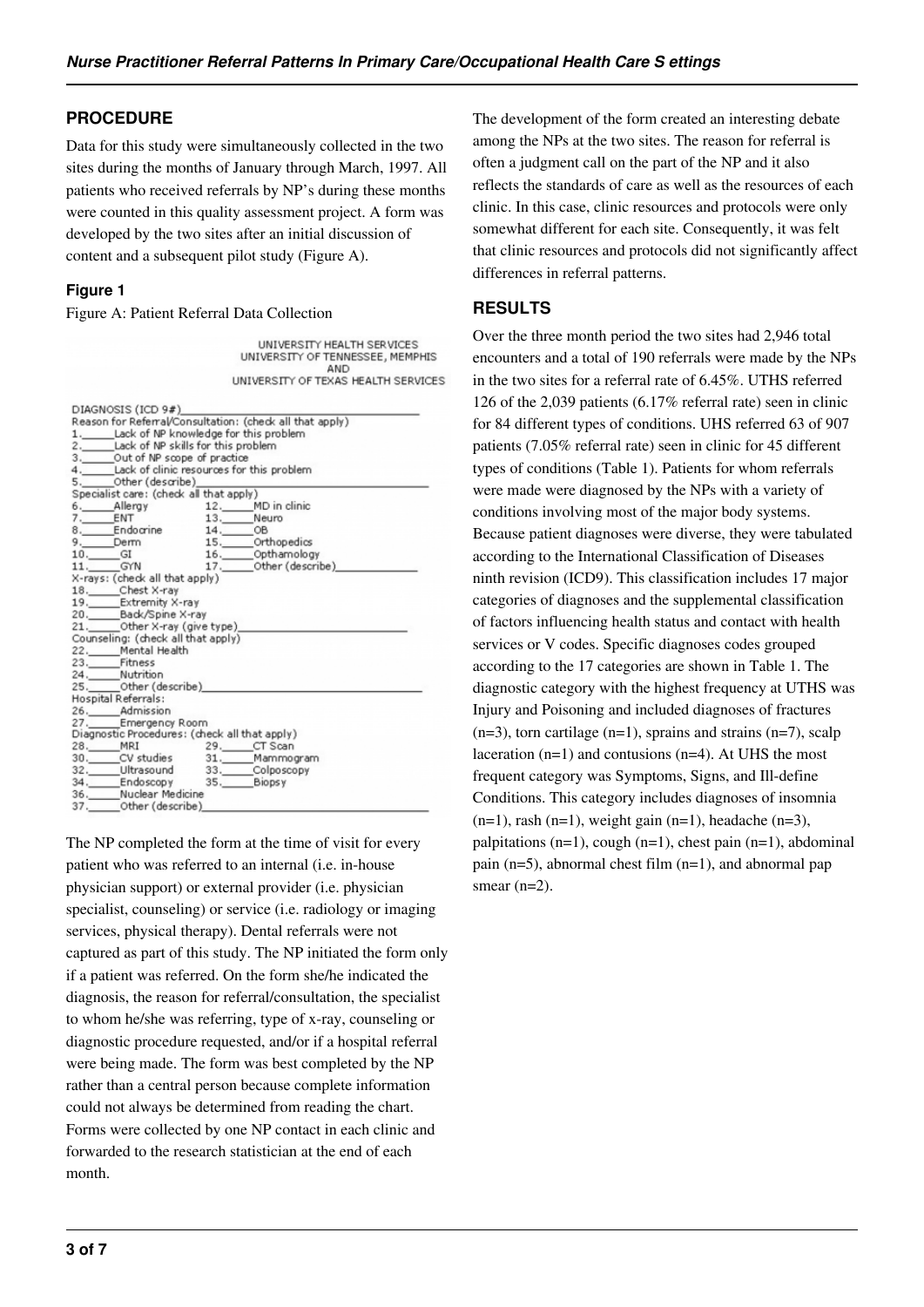## **Figure 2**

#### Table 1: WORKING DIAGNOSIS FOR REFERRED PATIENTS (N=173)

| ICD-9 Category                                                           | <b>UTHS</b> | <b>UHS</b> |
|--------------------------------------------------------------------------|-------------|------------|
| Infectious and Parasitic Diseases                                        | ı           | ı          |
| Neoplasms                                                                | 12          |            |
| Endocrine and Nutritional and Metabolic Diseases, and Immunity Disorders | l1          |            |
| Diseases of the Blood and Blood-forming Organs                           |             |            |
| Mental Disorders                                                         |             |            |
| Diseases of the Nervous System and Sense Organs                          | 13          |            |
| Diseases of the Circulatory System                                       |             |            |
| Diseases of the Respiratory System                                       |             |            |
| Diseases of the Digestive System                                         |             |            |
| Diseases of the Genitourinary System                                     |             |            |
| Diseases of the Skin and Subcutaneous Tissue                             |             |            |
| Diseases of the Musculoskeletal System, Connective Tissue                | 13          |            |
| Symptoms, Signs, and Ill-defined Conditions                              | 11          | 17         |
| Injury and Poisoning                                                     | 16          |            |
| <b>TOTAL</b>                                                             | 110         | 63         |

Within the remaining 16 categories, three or more patients were referred with diagnoses of the following conditions at UTHS: nevi skin lesions (n=3), tympanic membrane rupture  $(n=4)$ , knee pain  $(n=4)$ , tendinitis  $(n=4)$ , and PPD converters (n=5). At UHS three or more patients were referred for bronchitis (n=3), pelvic pain (n=4), and sprain (n=4). The diagnoses in the V code categories for UTHS were all in the category of Persons without reported diagnosis encountered during examination and investigation of individuals and populations and included general physical examinations  $(n=3)$ , pre-employment physical examinations  $(n=3)$ , gynecological examinations with pap smear (n=6), and mammogram (n=2). The diagnosis in the V code category for UTS were in the category of Persons encountering health services in circumstances related to reproduction and development with one person being seen for family planning.

When making a referral the NPs were also asked to indicate the reason for making that referral (Table 2). In some circumstances there was more than one reason for referring and they were encouraged to indicate this by marking one or more of the predetermined reasons. For the 126 referrals at UTHS, a total of 179 reasons were selected and for the 64 referrals at UHS 88 reasons were selected. The number of times each reason was selected by UTHS and UHS are shown in Table 2. The overwhelming reason selected for referral was lack of clinic resources. An example of this reason for referral would be a patient referred out for a diagnostic procedure such as x-rays, mammograms, MRIs or ultrasound examinations (Table 4).

## **Figure 4**

Table 4: DIAGNOSTIC PROCEDURES ORDERED BY NURSE PRACTITIONERS (N=43)

| Reasons                            | <b>UTHS</b>      | LHS          | TOTAL                 |
|------------------------------------|------------------|--------------|-----------------------|
|                                    | $\gamma_{\rm s}$ | $^{16}$<br>× | x<br>$\gamma_{\rm s}$ |
| Lack of Knowledge for this problem | 31               | 18           | 45                    |
|                                    | 17               | 14           | 17                    |
| Lack of Skills for this problem    | 22               | 20           | 20                    |
|                                    | 39               | 16           | 55                    |
| Outside NP scope of practice       | 20               | 16           | 18                    |
|                                    | 35               | 13           | 48                    |
| Lack of clinic resources           | 39               | 46           | 107                   |
|                                    | 70               | 37           | 40                    |
| Other                              | $\overline{2}$   | ġ.           | 12<br>5               |
| <b>TOTAL</b>                       | 179              | 88           | 265                   |

### **Figure 5**

Table 3: SPECIALISTS TO WHOM PATIENTS WERE REFERRED (N=105)

| Specialist         | UTHS |             | UHS |           |    | TOTAL                   |  |
|--------------------|------|-------------|-----|-----------|----|-------------------------|--|
|                    | ÷    | %           | ٠   | %         | z  | $\%$                    |  |
| Allergist          | l1.  | 1           | ö   | $\dot{u}$ | 1  | 1                       |  |
| Otolaryngologist   |      | 11          |     | 3         | ä  | 7                       |  |
| Endocrinologist    | l3   | 5           | lo  | $\theta$  | з  | $\overline{\mathbf{3}}$ |  |
| Dermatologist      | 14   | 6           | ls. | 12        | 9  | 9                       |  |
| Gastroenterologist | ı    | 1           | ı   | 3         | 2  | $\ddot{z}$              |  |
| Gynecologist       |      | 6           |     | 12        | 9  | 9                       |  |
| MD in clinic       | b    | $\mathbf 0$ | 15  | 12        | 5  | 5                       |  |
| Neurologist        | 9    | 3           | lz. | 5         |    | 4                       |  |
| Obstetrician       |      | 5           | ı   | 3         | 4  | 4                       |  |
| Orthopedist        | g    | 14          | ız  | 5         | 11 | 10                      |  |
| Ophthalmologist    | и    | 6           | lз. | 8         | 7  | 6                       |  |
| Other              | 27   | 42          | 15  | 37        | 42 | 40                      |  |
| <b>TOTAL</b>       |      | 65          |     | 40        |    | 105                     |  |

Other reasons for referral at UHS included patient insisted (n=2), no response to treatment and followed by private medical doctor (n=2), nurse practitioner out of the clinic when patient arrived, and research study. Other reasons for referral at UTHS were treatment by other PCP (n=2), patient request, and after clinic hours.

The types of specialists to whom patients were referred from the two clinics were varied (Table 3). At UTHS, 65 referrals were made to specialists while UHS made 40 referrals to specialists. Across both settings, the specialties to which NPs referred the most patients were orthopedics (10%) and dermatology (9%). Although UHS referred 5 patients to the physician at the clinic, UTHS made no such referrals. Additional specialists to which NPs referred patients at UTHS were urology  $(n=2)$ , oncology  $(n=3)$ , cardiology  $(n=4)$ , optometry  $(n=1)$ , surgery  $(n=5)$ , psychology  $(n=2)$ , physical therapy (n=3), chiropractor (n=1), pediatrician  $(n=1)$ , rheumatology  $(n=1)$ , employee assistance program  $(n=1)$ , primary care physician  $(n=2)$ , and immunology  $(n=1)$ . NPs at UHS referred patients to the following additional specialists: cardiology (n=3), chiropractor (n=1), urology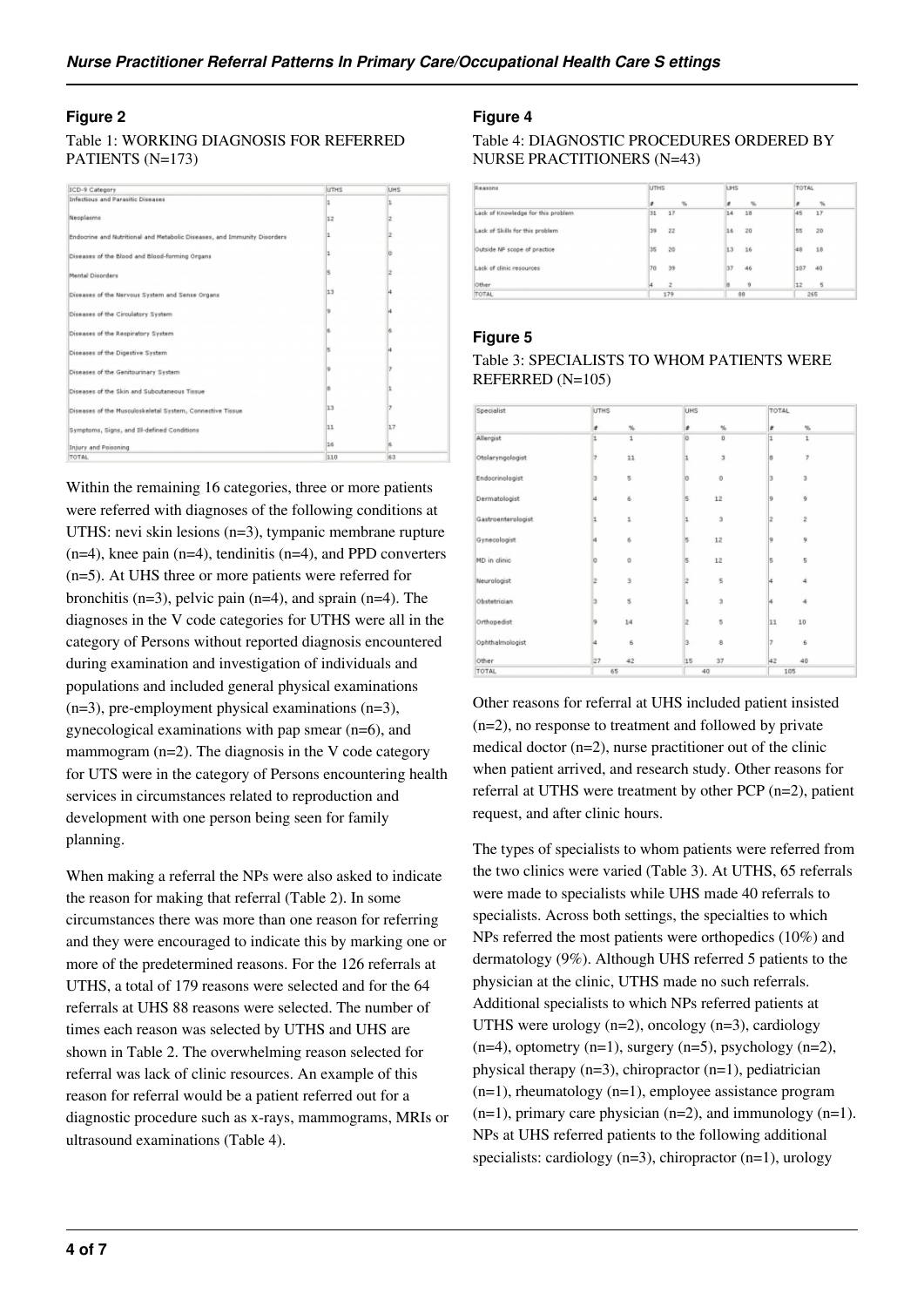$(n=2)$ , midwife  $(n=1)$ , oncologist  $(n=1)$ , surgeon  $(n=1)$ , and primary care physician (n=2).

#### {image:5}

Patients were referred for a variety of diagnostic tests (Table 4). A total of 57 patients were referred from UTHS and 33 patients from UHS. As shown in Table 4, the majority of diagnostic tests for which patients were referred at UTHS were for mammograms and at UHS, colposcopy. In addition to the predetermined categories, NPs at UHS also referred a patient for a colonoscopy while NPs at UTHS referred patients for 24 hour holter monitoring (n=2), sigmoidoscopy  $(n=1)$ , EMG  $(n=1)$ , arthroscopy  $(n=1)$ , and arterial flow study  $(n=1)$ .

No referrals were made for admission to a hospital over the 3 month period. However, 3 patients at UHS and 1 patient at UTHS were referred to the emergency department. A total of 5 patients (n=3 at UTHS and n=2 at UHS) were referred for mental health counseling; 3 patients from both UTHS and UHS were referred for fitness counseling and nutrition counseling.

A total of 35 x-rays were ordered at UTHS and 12 at UHS. At UTHS, 18 chest films were obtained and 17 extremity films. At UHS, 4 chest films, 7 extremity films, and 1 back film were ordered.

## **DISCUSSION**

This quality assessment project shows similar trends in referral patterns of NPs in two NP managed clinics in large Southern metropolitan cities. Both clinics serve student populations and one of them also serves a large managed care population as well as several occupational health contracts throughout the city.

If NPs are to be recognized as primary care providers (PCPs) and reimbursed by managed care organizations (MCO) it is important for the MCOs to understand the strengths and limitations of NP practices in regards to referral patterns. This quality assessment project goes a long way in helping to understand some of those NP referral patterns.

The results of this quality assessment project indicate that UTHS had a referral rate for diagnostic and specialists care of 6.17% and UHS a referral rate of 7.05%. The specialists to whom the NPs referred most frequently (Table 3) were orthopedists, dermatologists, gynecologists, otolaryngologists and ophthalmologists. Assuming these referrals were problems which even a qualified internist or

family physician were not able to handle in his/her office then all of the referrals would not be considered as "excess referrals" (referrals over and above the amount a physician would have referred) just because the NP provided the care. However, it should not be inferred that the fewer the referrals the better the care. This may or may not be the case. Quality of care was not the issue of this study but rather referral rates from two nurse practitioner managed clinics serving students, employees and private patients.

In this case, a managed care company or group practice would not have any added costs for any of these referrals made by the NP. On the other hand, if these referrals could have been handled by the internist or family physician then costs associated with the referral would be considered extra costs for providing that care  $(1, 1)$ .

Reasons for this surprisingly low referral rate may include the relatively healthy population served by these two clinics and a natural patient self selection of critically ill patients to seek out a specialist for care rather than a NP. On the other hand, this may be an indicator of the ability of NPs to deliver comprehensive primary care to the vast majority of students and employees in a university setting. In either case, MCOs may want to take note of this when considering whether or not to place NPs on their provider panels especially for care delivery in college health settings.

Another interesting finding relates to health maintenance issues. Nurse practitioners pride themselves on providing health maintenance for patients. However, in this study over the three month period there was only one referral from the two clinics for flexible sigmoidoscopy. Both clinics provide care to a student population with UHS deriving almost all of its patients from the student body. In this case the need for such a routine screening procedure seems highly unlikely. The UTHS, however, also sees patients of all ages and would be expected to have a much higher rate of referrals over a three month period for this particular procedure as well as other more acute and chronic conditions. It is unclear as to why this particular referral rate for flexible sigmoidoscopies was so low during the study period but may indicate a need to focus on this health maintenance in the future. The referral rate for routine mammograms, however, seemed more in line with appropriate screening measures for the populations served.

Considering all referrals, the UTHS rate of gynecological referrals was 6 % while UHS was 12% (Table 3). While at first this seems disproportional between the two clinics it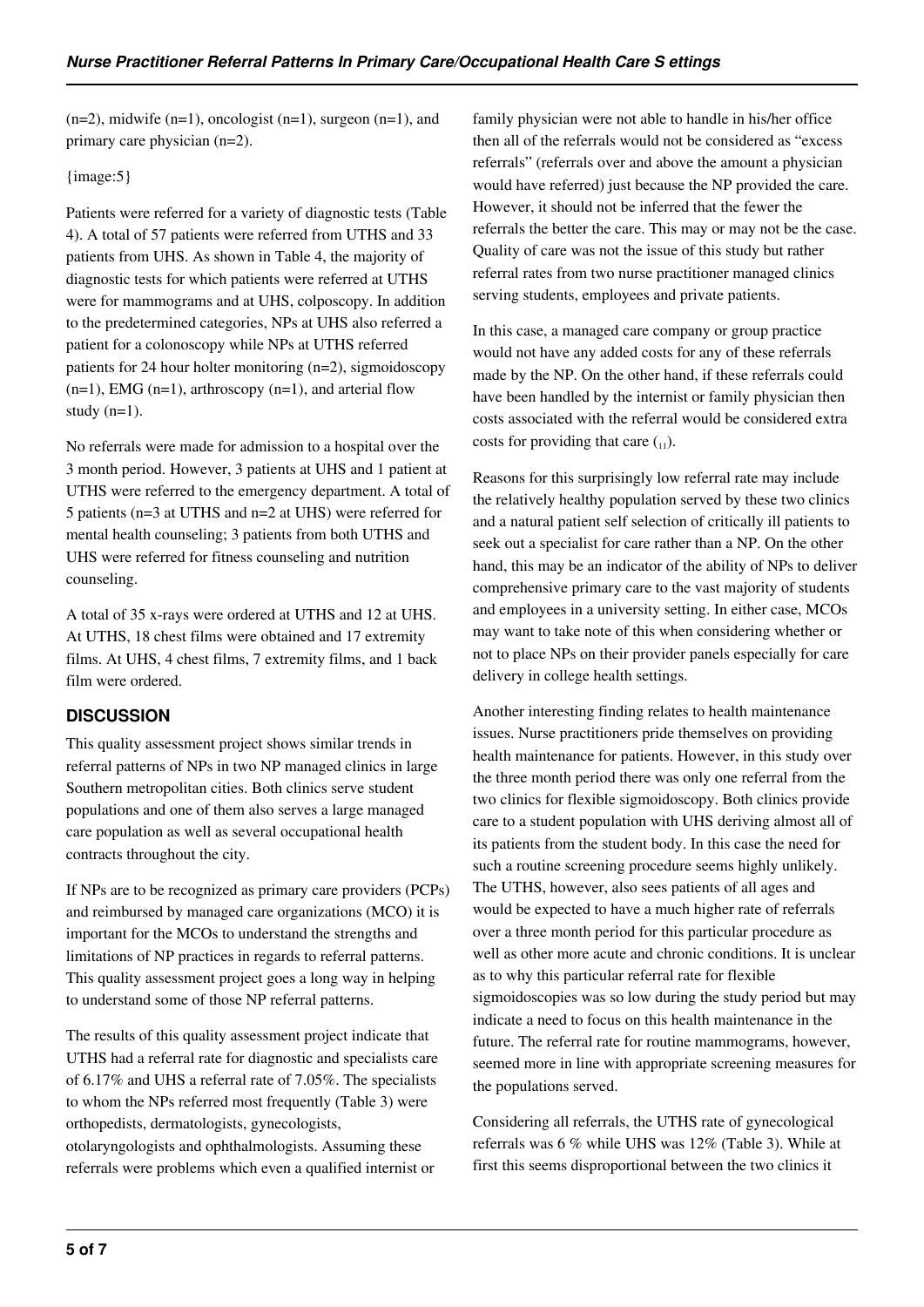should be kept in mind that UTHS has a Women's Health Care Specialist who provides colposcopy services which accounts for the difference in referral rates for this service (Table 3).

The reasons for referrals among the two sites were remarkably similar. By and large, referrals were made due to lack of clinic resources (i.e. no imaging services or specialty services in clinic). UTHS indicated this in 39% of the referrals and UHS indicated it in 46% of the referrals. Lack of skills (UTHS 22% and UHS 20%), outside the NP scope of practice (UTHS 20% and UHS 16%) and lack of knowledge (UTHS 17% and UHS 18%) all seemed less important in terms of reasons for referral rather than the lack of resources.

The literature is not helpful in terms of providing a benchmark for referral patterns of NPs. Further practice data including descriptions of referral patterns, types of health care problems seen, utilization of lab and x- ray studies and costs of care are needed. Unfortunately, most NP managed clinics are not equipped to gather data on a large scale for study purposes. The electronic medical record (EMR) is one way with which to capture these data for practice analysis, move forward a research agenda, and facilitate an overall continuous quality improvement program for the practice. The ability to document overall practice quality of care in nurse-managed clinics in the future will largely depend on the presence or absence of an EMR.

Three years ago the UTHS installed an EMR system (Practice Partners from Physician Micro Systems in Seattle, WA). This particular system provides for patient scheduling, billing and clinical records. A new Windows version of the software will allow for data analysis of this type with remarkable ease. With systems like this, provider referral patterns are easily identified and can serve as indicators for needed continuing education efforts of providers as well as staffing needs by specific specialists. For example, if dermatology referrals are high, then either the NP can obtain further continuing education in dermatology issues or the

clinic might want to hire a part time dermatologist to attend clinic every week or two.

The need for more sophisticated and detailed studies related to referral patterns of NPs is apparent. These future studies must necessarily focus on more specific data related to NP referrals as they relate to physician collaboration, costs associated with those referrals, and other reasons than those described here of why NPs refer patients to other resources for care.

#### **References**

1. Office of Technology Assessment. (1986). Nurse practitioners, physician assistants, and certified nursemidwives; a policy analysis. Washington, D.C.: Government Printing Office, (Health Technology Case Study 37, OTA-HCS-37).

2. Brown, S. A., Grimes, D. E. (1993). A meta-analysis of process of care, clinical outcomes, and cost-effectiveness of nurses in primary care roles: nurse practitioners and certified nurse-midwives. Washington, D.C.: American Nurses' Association.

3. Hall, J. (1990). Performance quality, gender and professional role: a study of physicians and nonphysicians in 16 ambulatory care practices. Medical Care, 28, 489-501. 4. Salkever, D. S. (1992). Episode-based efficiency comparisons for physicians and nurse practitioners. Med Care, 20, 143-53.

5. Avron, J. (1991). The neglected medical history and therapeutic choices for abdominal pain: a nationwide study of 799 physicians and nurses. Arch Intern Med, 151, 694-8. 6. Buppert, C. K. (1995). Justifying nurse practitioner existence: hard facts to hard figures. The Nurse Practitioner, 20:43-8.

7. Scudder, L. (1997). Nurse practitioners: their productivity and prescriptive practices. Nurse Practitioner World News,  $2,(1), 3-4.$ 

8. Record, J. C., Schweitzer, S.O. (1981). Potential effects on staffing and costs: estimates from the model. In: Record JC, ed. Staffing primary care in 1990: physician replacement and cost savings. Springer series on health care and society. Vol. 6. New York: Springer Publishing, 87-114.

9. Hooker, R.S., McCaig, L. (1996). Emergency department uses of physician assistants and nurse practitioners: a national survey. American Journal of Emergency Medicine, 14, 245-9.

10. Cole, F. L., Mackey, T. A. (1996). Utilization of an academic nursing center. Journal of Professional Nursing, 12, 349-353.

11. Green, A. H., Conway-Welch, C. (1995). Negotiating capitated rates for nurse-managed clinics. Nursing Economics, 13, 104-106.